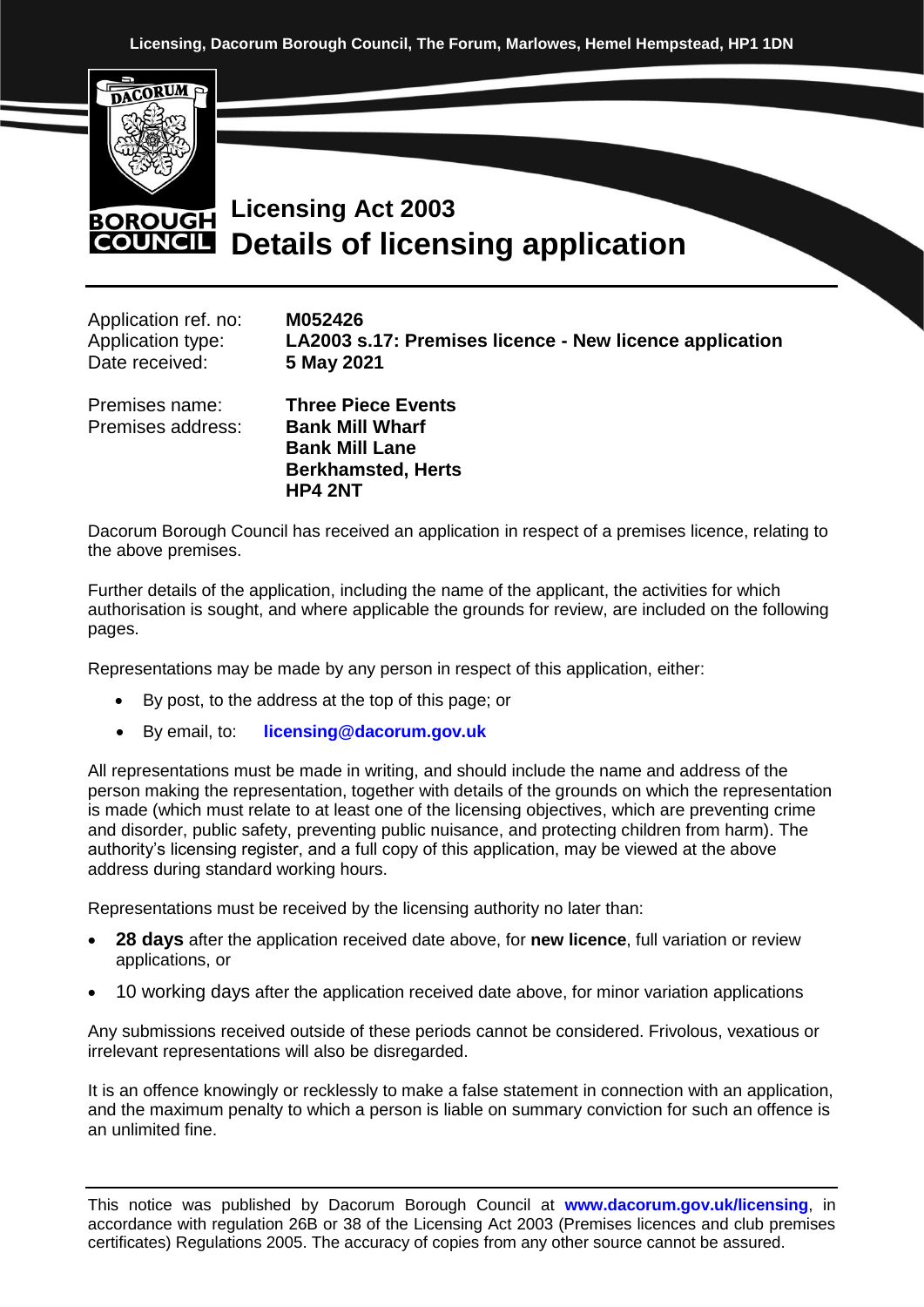## **Application details**

| Name of applicant(s):                                          | <b>Three Piece Bar Ltd</b>                                                                                                                                                                                                                                                                                                                                                                                                                                                                                                                                                                                                                                                                                                                                                                            |
|----------------------------------------------------------------|-------------------------------------------------------------------------------------------------------------------------------------------------------------------------------------------------------------------------------------------------------------------------------------------------------------------------------------------------------------------------------------------------------------------------------------------------------------------------------------------------------------------------------------------------------------------------------------------------------------------------------------------------------------------------------------------------------------------------------------------------------------------------------------------------------|
| Postal address of<br>premises to which<br>application relates: | <b>Three Piece Events</b><br><b>Bank Mill Wharf</b><br><b>Bank Mill Lane</b><br><b>Berkhamsted, Herts</b><br><b>HP4 2NT</b>                                                                                                                                                                                                                                                                                                                                                                                                                                                                                                                                                                                                                                                                           |
| Application type:                                              | LA2003 s.17: Premises licence - New licence application                                                                                                                                                                                                                                                                                                                                                                                                                                                                                                                                                                                                                                                                                                                                               |
| Applicant's description of<br>application:                     | Application to license timber framed building split into<br>two operating businesses. Premises is set back from the<br>road with gated front and parking for 4+ cars. Fully<br>fenced and secured with locked gates and private<br>camera system in operation. Canal side garden with<br>mooring space available but currently unoccupied.<br>Barges moored on the canal, moving location often.<br>Houses on the opposite side of the canal are over 100m<br>away. The Old Mill public house is less than 100m away,<br>situated in front of the premises facing the main High<br>Street. Residential neighbors on both sides of the<br>premises, with sufficient space and garden for safe<br>distancing. No intention to supply alcohol for<br>consumption on the premises by customers or guests. |

| Operating schedule: Licensable activities proposed to be carried on<br>(N.B. where boxes are blank, authority for that activity has not been sought) |  |  |
|------------------------------------------------------------------------------------------------------------------------------------------------------|--|--|
| Plays:                                                                                                                                               |  |  |
| Films:                                                                                                                                               |  |  |
| Indoor sporting events:                                                                                                                              |  |  |
| Boxing or wrestling:                                                                                                                                 |  |  |
| Live music:                                                                                                                                          |  |  |
| Recorded music:                                                                                                                                      |  |  |
| Performances of dance:                                                                                                                               |  |  |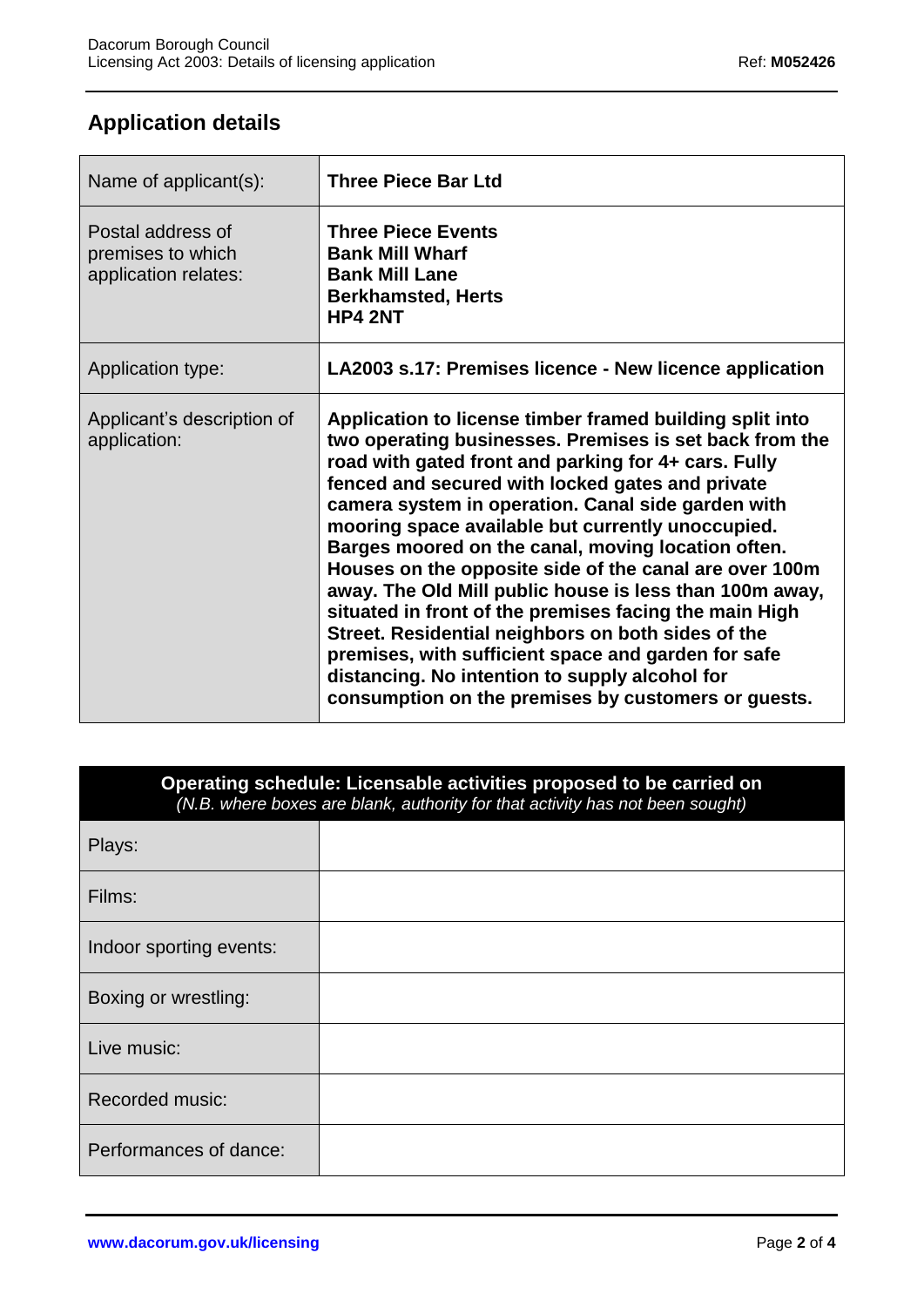| Operating schedule: Licensable activities proposed to be carried on<br>(N.B. where boxes are blank, authority for that activity has not been sought) |                                     |                                        |
|------------------------------------------------------------------------------------------------------------------------------------------------------|-------------------------------------|----------------------------------------|
| Entertainment similar to<br>music or dance:                                                                                                          |                                     |                                        |
| Late night refreshment:                                                                                                                              |                                     |                                        |
| Supply of alcohol:                                                                                                                                   | For consumption OFF the premises    |                                        |
| Alcohol may be supplied<br>for consumption OFF the<br>premises only                                                                                  | Wednesday-Saturday<br><b>Sunday</b> | 18:00 until 00:00<br>12:00 until 00:00 |
| Hours the premises will<br>open to the public:                                                                                                       | Not open to the public.             |                                        |

| Operating schedule: Measures to promote the licensing objectives<br>(N.B. the measures below have been manually transcribed from the original application form.<br>We recommend referring to the original form to confirm the accuracy of the text below.) |                                                                                                                                                                                                                                                                                                                                                                                                                                                                                                                                                                                                                                                                                                                                                                                                      |  |
|------------------------------------------------------------------------------------------------------------------------------------------------------------------------------------------------------------------------------------------------------------|------------------------------------------------------------------------------------------------------------------------------------------------------------------------------------------------------------------------------------------------------------------------------------------------------------------------------------------------------------------------------------------------------------------------------------------------------------------------------------------------------------------------------------------------------------------------------------------------------------------------------------------------------------------------------------------------------------------------------------------------------------------------------------------------------|--|
| General:                                                                                                                                                                                                                                                   | By preparing our services well in advance with clients,<br>we cover a wide variety of questions and go into detail<br>when planning. From site visits to phone calls to emails,<br>all clients are advised professionally and with<br>consideration for the 4 licensing objectives. If extra<br>attention is required, then it is noted down in writing and<br>signed by all parties to prove consent. The nature of the<br>business tailored towards adults over 30 / 40 years old,<br>due to the high cost of the services. 90% of business<br>takes place on private property, under adult supervision,<br>with risk assessments and safety checks in place to<br>avoid any public nuisance or harm to children. Crime and<br>disorder follows as an unlikely occurrence of this<br>prerequisite. |  |
| Prevention of crime and<br>disorder:                                                                                                                                                                                                                       | Fully alarmed and secure premises with access<br>restricted only to staff. Alcohol only supplied to pre-<br>paying customers and service refused to any customer<br>showing signs of acting inappropriately or intoxicated.                                                                                                                                                                                                                                                                                                                                                                                                                                                                                                                                                                          |  |